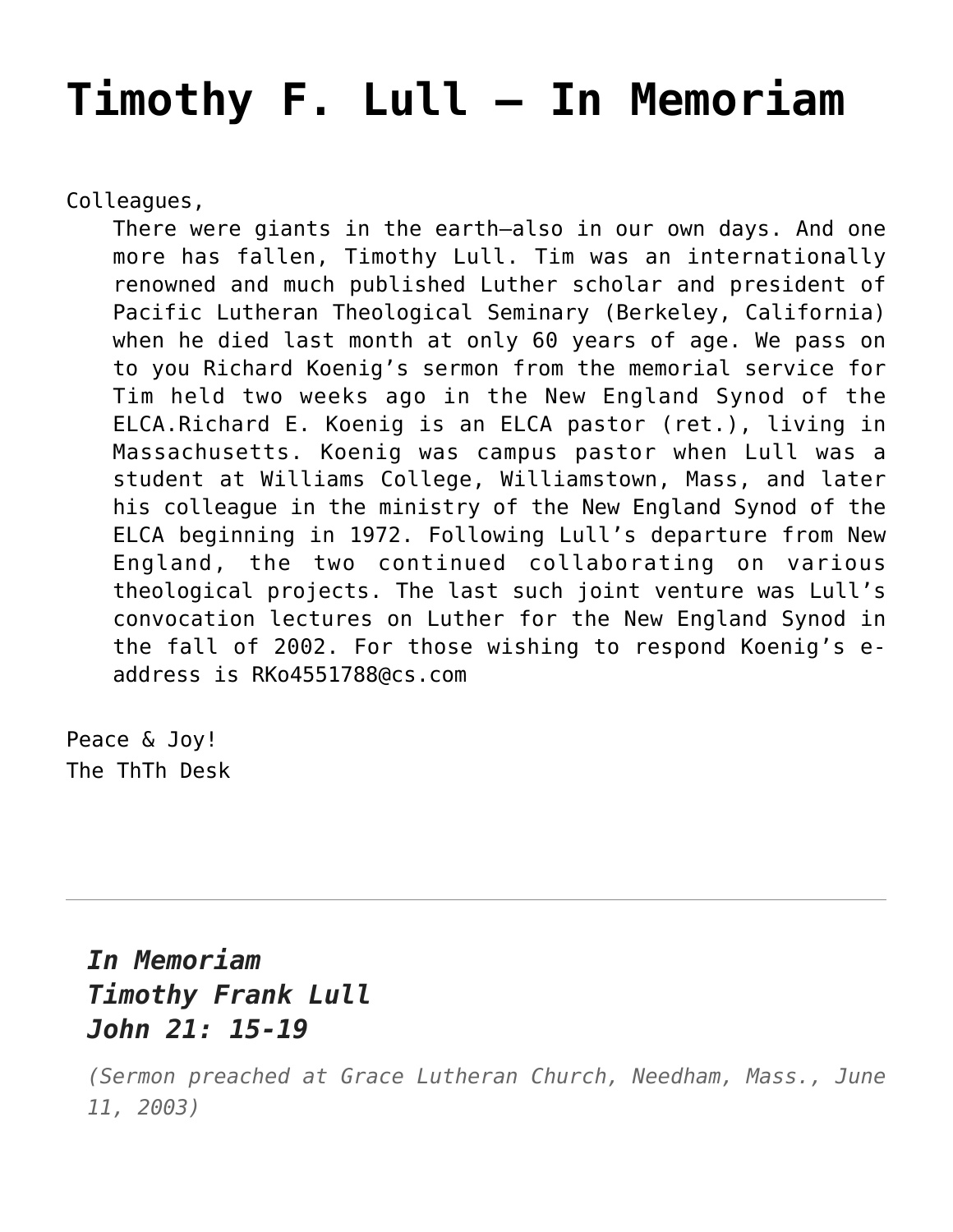*Let the words of my mouth and the meditation of my heart be acceptable in your sight, O Lord, my Strength and my Redeemer.*

*Grace be to you and peace from God our Father and our Lord and Savior Jesus Christ.*

*Dear sisters and brothers in Christ, especially you, Mary Carlton, Tim's beloved life partner and other members of Tim's immediate family.*

*The Word of God on which this sermon in memory of our dear brother, pastor, friend, teacher Timothy Lull is based is the Gospel chosen for this day, the final words of the Risen Christ as recorded in John's Gospel.*

*1. We are gathered here this morning to remember Timothy Frank Lull and give thanks to God for "giving us him to know and to love as a companion in our pilgrimage on earth," as is said in the Burial Service. And difficult that is. He was such an amazing person, so full of life, of deep faith, dazzling scholarship, profound insights, delightful humor, incredible energy, infectious enthusiasm and unquenchable hope, whose compassion ran as far as his interests. Encounters with Tim were always interesting. You never knew what he would come up with or what new project he was undertaking. In all my life I have never known anyone whose instructions for his funeral service would begin with a request that at the collation afterwards only a quality brand of coffee be served. But that was Tim. He was one theologian who was fun to be with.When Christopher Lull called me with the news late the night Tim died I, like all of you, was stunned. I couldn't believe. I still find it difficult to grasp. His departure has left us all feeling empty. He was to preach my funeral sermon, not I his. Nevertheless,*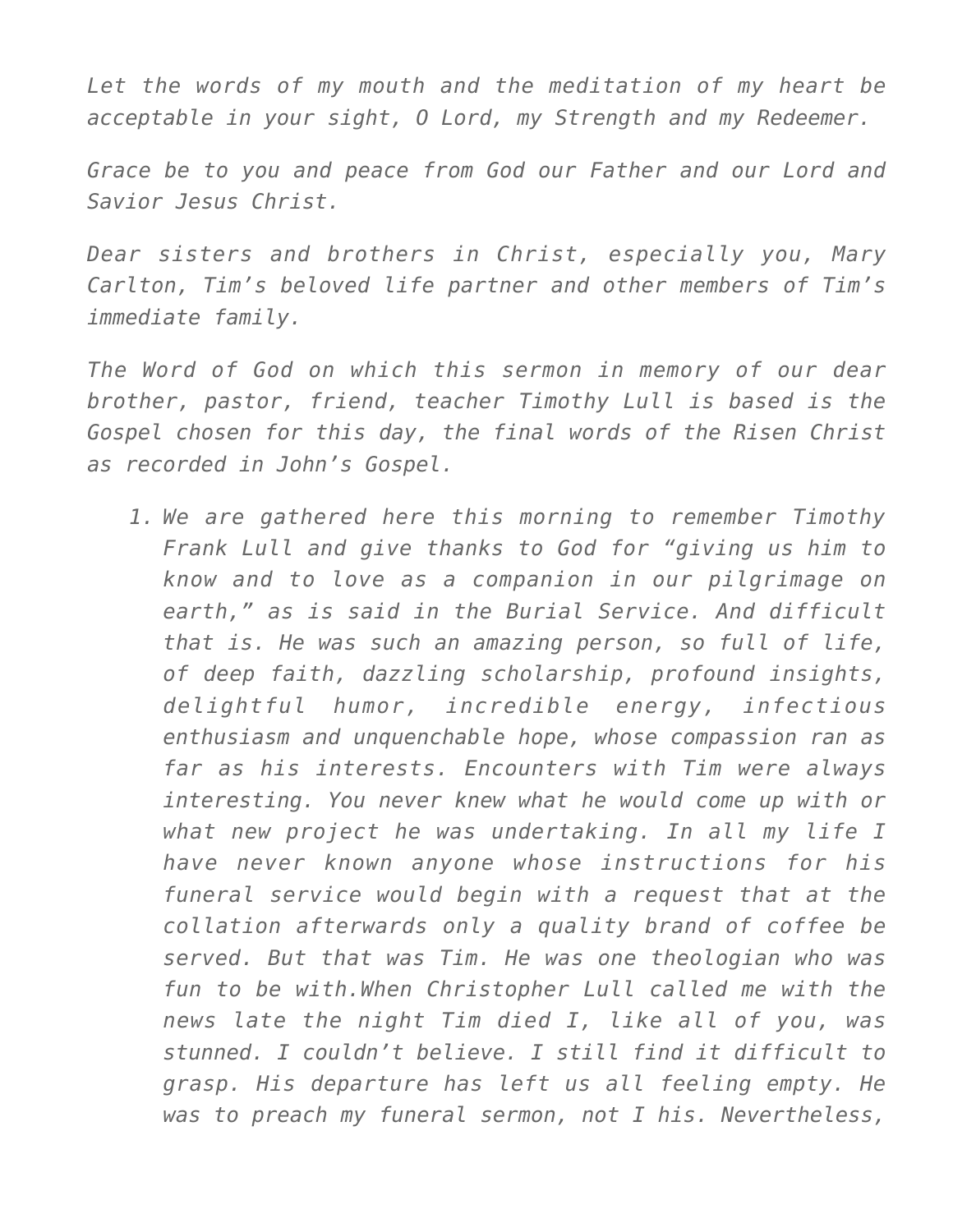*"dennoch," as Tim's teacher and conversation partner Martin Luther would say, we give thanks. In the mystery of God's leading it was on June 11, 1972, in this very church that Tim was ordained into the Holy Ministry of Word and Sacrament of the Lutheran Church in America. He lists his vocation as one of the special gifts he thanks God for in the remarkable personal confession of faith he left us. It is that vocation and the way Timothy carried it out that I would lift up today as the ground for our thanksgiving as well as a source of renewal and strength for all Christians and fellow ministers of the Gospel with Tim.*

*2. In the Gospel for today the Risen Christ three times asks Peter "Do you love me?" The questions are painful for Peter as the one who had denied the Lord and deserted him. But the Lord puts them to Peter not to cause him pain but to rehabilitate him, restore him once again to the circle of his 12 disciples and make him a leader of apostolic mission. He had been called as a disciple on the shores of Galilee. Now he is recalled at the same place. But note what the Lord sees as the principal qualification for his call. It is his unqualified and undying love for the Lord Jesus. At one time he had said to Jesus, Depart from me for I am a sinful man, O Lord, but Jesus did not depart but drew Peter to himself and held to him in forgiving love. Peter never forgot it. It is no wonder that the Epistle that bears Peter's name has this message for first century Christians in Asia Minor:*

*"Although you have not seen him, you love him, and even though you do notsee him now, you believe in him and rejoice with an indescribable and glorious joy . . . . (1:8)"*

*3. I am tempted to say that Timothy Lull could have written*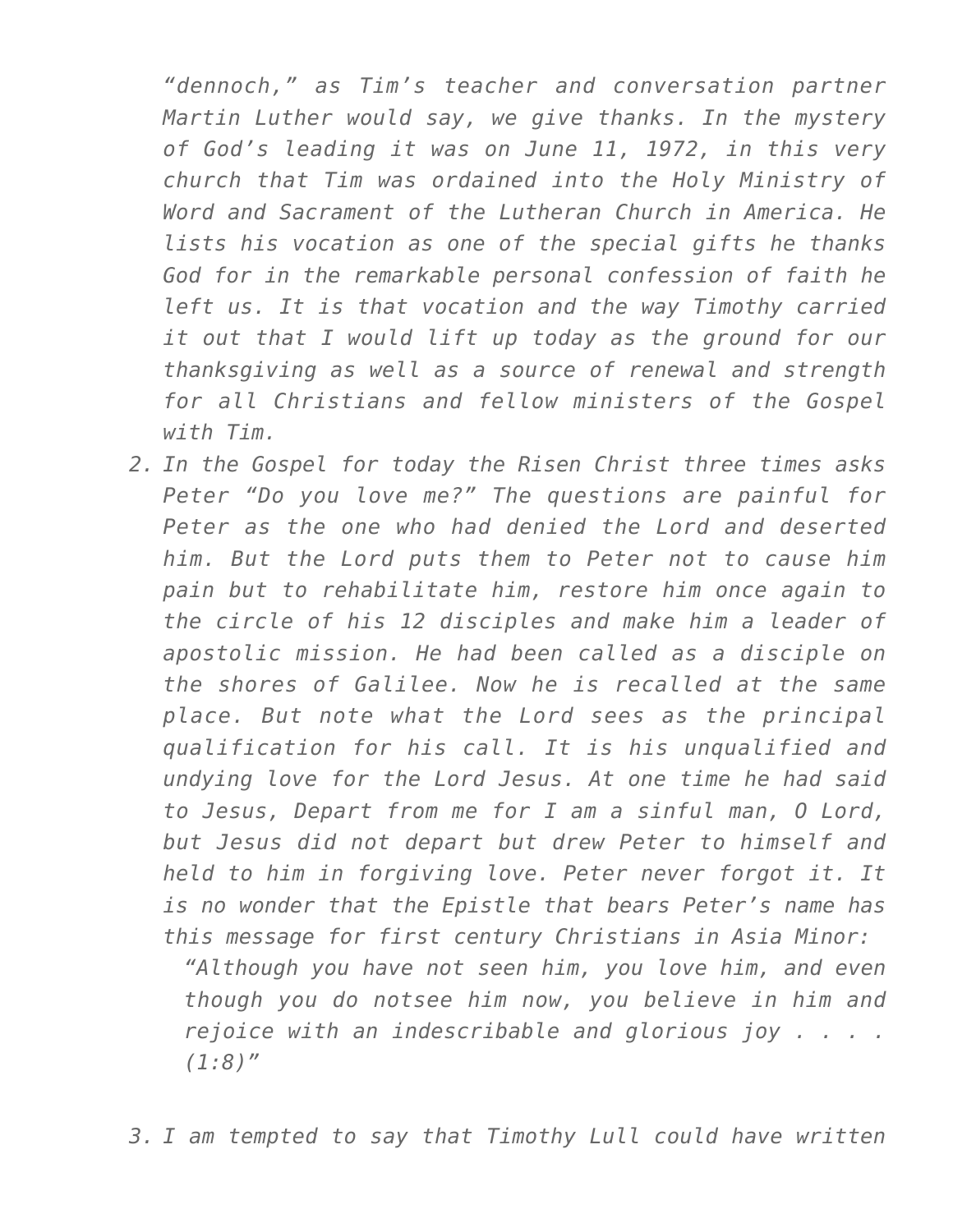*those lines. In the sparkling conversations one had with him, one frequently heard testimony to his unabashed love for his Lord. It was a love engendered in him by the kind of home into which he was born, the son of Raymond and Ruth Lull, two devout Lutheran parents; a love that was taught him in the ministry of his home church, a congregation representing the faith and piety of the old Ohio Synod of the American Lutheran Church; and its pastor; a love instilled in him by the devoted Sunday School teachers to whom he often paid tribute; a love that he derived from Luther as Luther taught it in passages like the Explanation of the Second Article of the Creed in the Small Catechism. Tim did not speak of this love frivolously or in the manner of a cliche. It was foundational to his life and to his vocation. It carried him as a pastor. It continued on in his vocation as teacher of theology. He could master vast stretches of academic theology with ease. (The speed with which the man read dazzled me.) Yet his work was never mere academic exercise done in detachment from his personal faith–or the church! You can see his love for the Lord Jesus in the hymns, Scriptures, and prayers of this, the Service he himself drew up. Now that he has died, God is holding him up to us, all five-feet-two- inches of him, as one whom the Spirit led to say: Lord, you know that I love you. And when the word came to follow him to become a minister of the Gospel, he was one who responded yes as a pardoned sinner who loved that Lord.*

*4. Upon the Apostle Peter's rehabilitation and re-vocation, the Lord confers upon him special responsibility to shepherd the flock of God. Of course this passage became a battlefield for Roman Catholic and Protestant theologians in the sorry history of the Church. We don't hear much about this controversy today, which is a*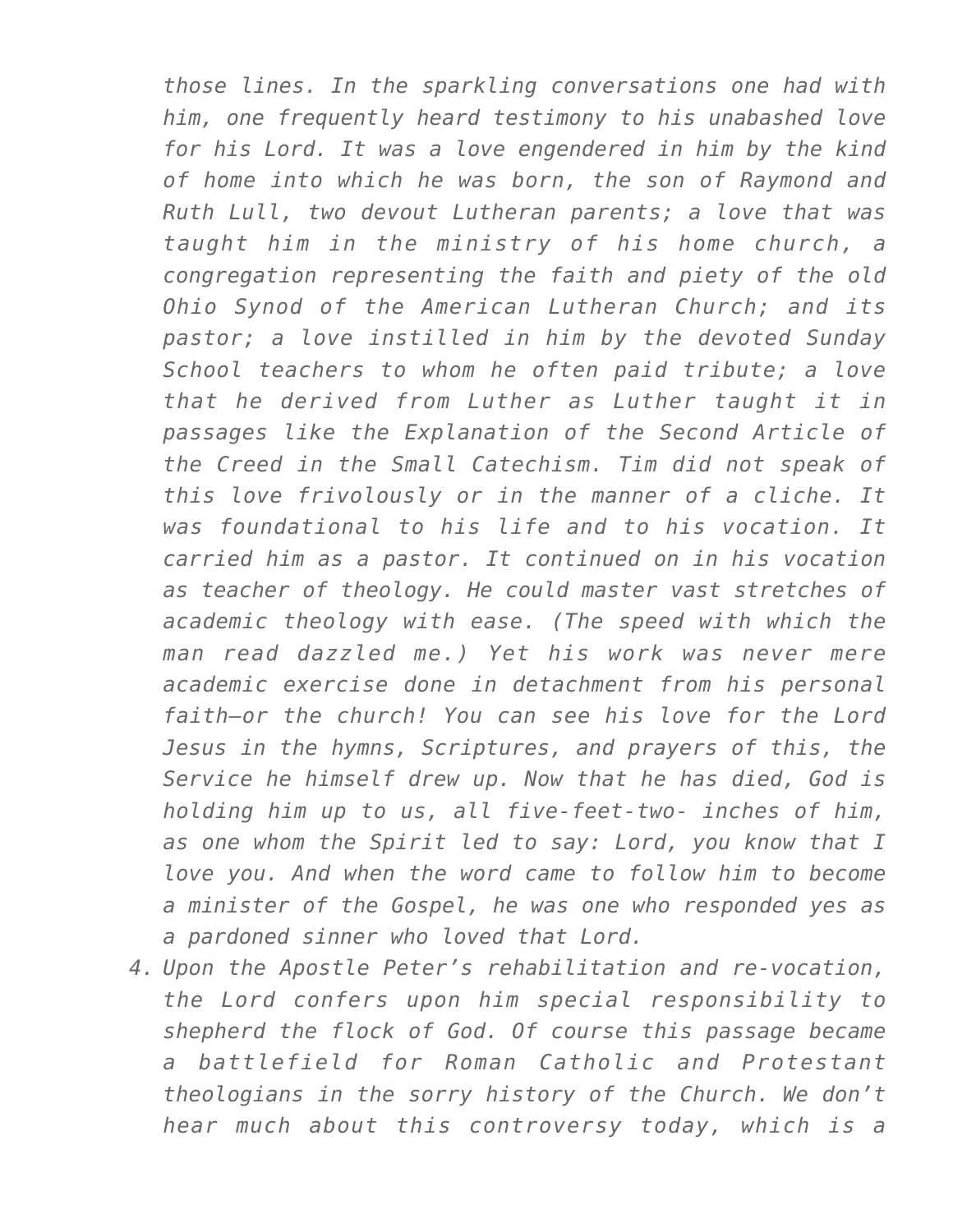*blessing. That allows us to think of Peter's ministry with less distraction. What the Lord says to Peter here leads us to recall what he says to Peter at the last Supper in Luke 22. There Jesus forecasts his betrayal and death. The disciples are confused and protest. Jesus tells them ominously that Satan will sift them like wheat. Then Jesus turns directly to Peter and says:*

*"Simon, Simon, I have prayed for you that your faith may not fail, and you, when you have turned back, strengthen your brothers. (22:31)"*

*Strengthen your brothers? What did the Lord mean? Surely his words portended the time of persecution and discouragement that were to beset the early Christians and put them in desperate need of encouragement and hope. And encouragement and hope are what Peter gave them. His Epistle is known as the Epistle of Hope:*

*"Blessed be the God and Father of our Lord Jesus Christ! By his great mercy he has given us a new birth into a living hope through the resurrection of Jesus Christ from the dead . . . . In this you rejoice, even if now for a little while you have had to suffer various trials. (1:3, 6)"*

*Again and again 1 Peter rings the changes on the theme of hope, hope for the brotherhood, as the KJ version has it in 2:17, in the NRSV, the family of believers, the Church. Peter is an apostle of hope to the Church.*

*5. A messenger of hope for the Church? Can anyone here fail to recognize Timothy Lull in that description? How he loved the Church, specifically and concretely, the Lutheran Church. Many of us found and still find it*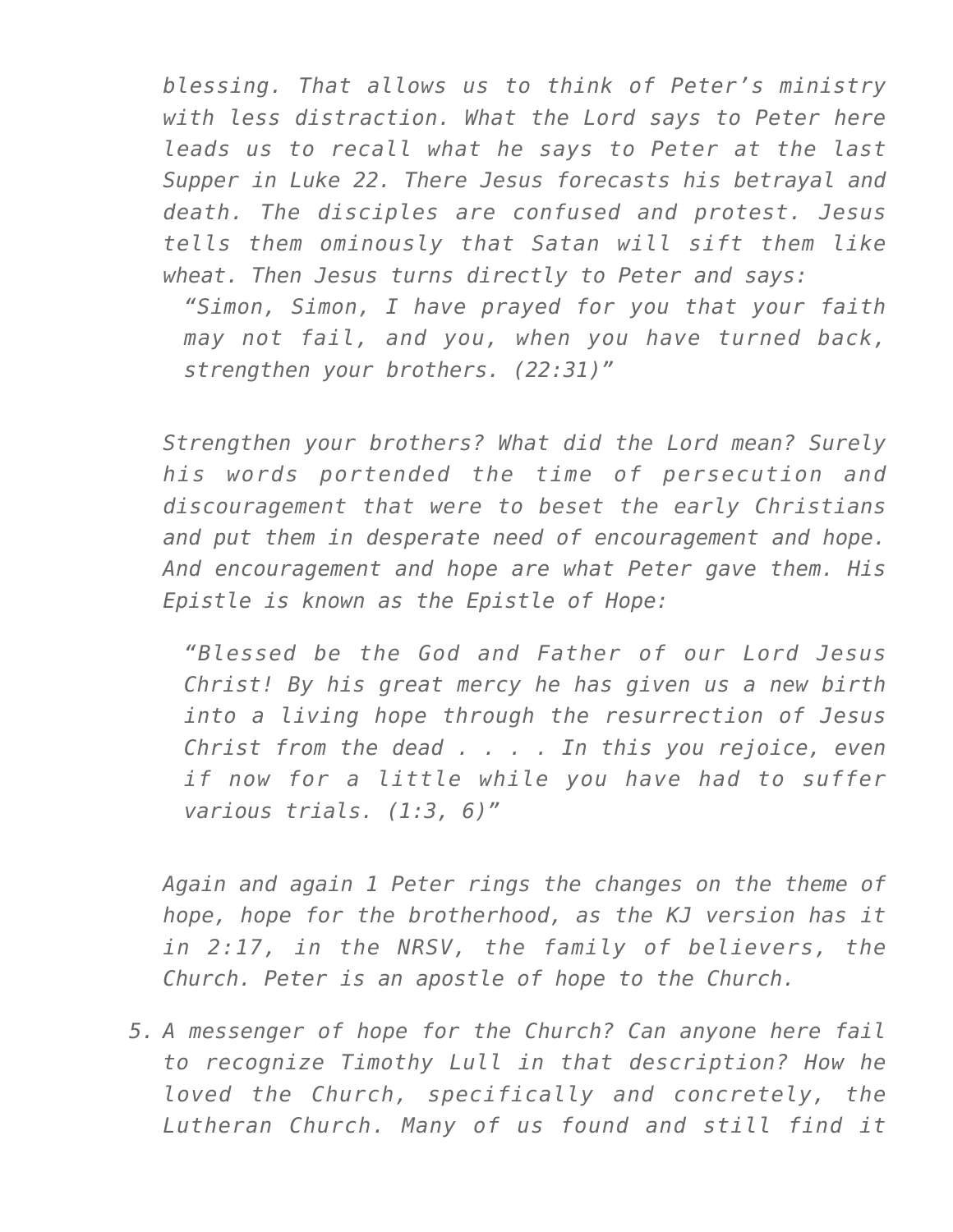*difficult to transfer our love for the branch of the Lutheran church in which we grew up to the ELCA. Who of us would say he or she loves the ELCA? The question might give us pause. Not Tim. His home was the old American Lutheran Church, but he was at home in whatever new configuration the Lutheran Church gave him to live and serve in. He loved the brotherhood, the family of believers. It seems that everyone he met in it became an instant friend. At times when I became discouraged or fearful about the Church and its future, I would call Tim. His take on events was never platitudinous or superficial. He saw the difficulties, yet never was ready to give up on the Church. I believe he never lost confidence in the Church because he never lost confidence in the Church's Lord and his promises.*

*6. His trait of hopeful realism was evident from the start of his ministry here in Needham. After he left to teach systematics at Philadelphia, from time to time he returned to speak to us, always as an apostle of hope. In 1993 the New England Lutheran Clergy Association invited Tim up from Philadelphia to address us on "American Lutheranism's Calling in the Present Crisis." (The title has a familiar sound to it, doesn't it?) Later he went around the Church with a message on "The Vocation of Lutheranism" in which he calmly looked at the possibility of a smaller Lutheran church, yet a church ever and even more vigorous and fruitful in mission. He came to us last year again to speak on Luther. He portrayed for us a resilient Luther who followed severe trials with incredible bursts of creative energy. From his study of Luther Tim fashioned the vision of a resilient Lutheran Church, the title of the series he was writing for The Lutheran magazine. Rather than finding Luther a wooden hero and Lutheranism an ethnic artifact and its*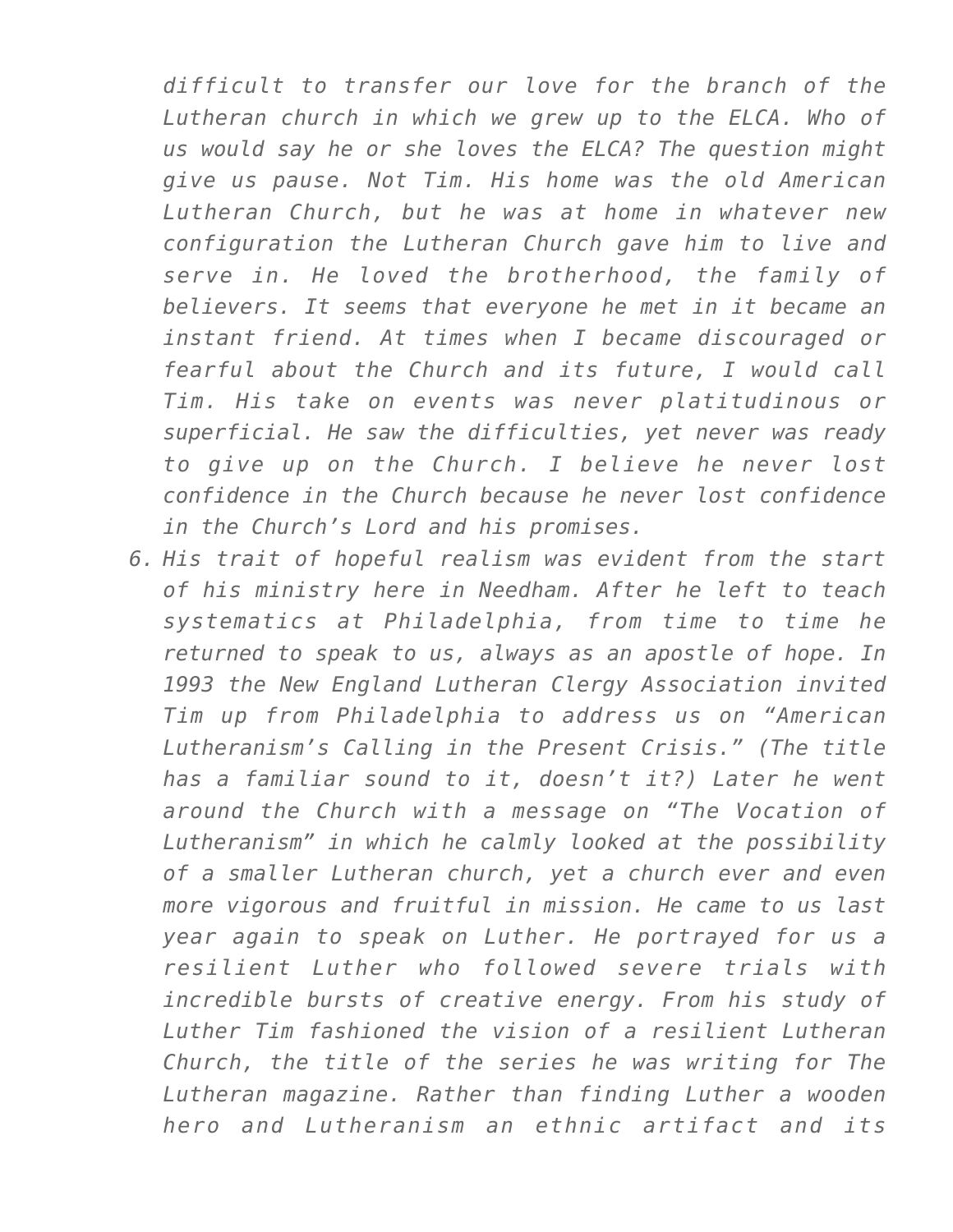*confessions historical baggage, to be trashed, ignored, or discarded, he saw Lutheranism in possession of "the ability to bounce back even from very severe troubles," drawing on its powerful themes like Law and Gospel, the theology of the Cross, the doctrine of the two kingdoms, along with justification by faith. Tim is the sufficient model for what our Presiding Bishop Mark Hanson has called for us to be: faithful yet changing.*

*7. Tim's Lutheranism provided him with the center for his ministry. In 1981 I asked Tim to write an article for PARTNERS magazine which I was editing at the time. We discussed a problem that we both felt was plaguing the church as it faced vigorous challenges by Fundamentalist forms of Christianity on the right and radical revisions of Christian faith by churches on the left or translations of the Gospel into various forms of therapy in attempts to make the Gospel "relevant." Among the ranks of the clergy there seemed to be confusion over what we were finally about. In his article Tim wrote:*

*"In these days when so many religious groups have learned to be assertive, I am often challenged as to whether I have any real center to my ministry. . . . Yes, there is a center. I am chiefly a minister of Word and Sacrament. I am one who above all else is charged to bring the Gospel of Jesus Christ to all who receive it. I am a bringer of forgiveness. And I know where that vision of my ministry comes from. Its major source is my own life experience within the Lutheran Church . . . .[from] the Augsburg Confession . . . . [and] Luther.". . . People may not be asking for forgiveness . . . . But it is what we have. And it is clear to me that we have nothing better–-and perhaps nothing else– to offer to the pain of the world in our day."*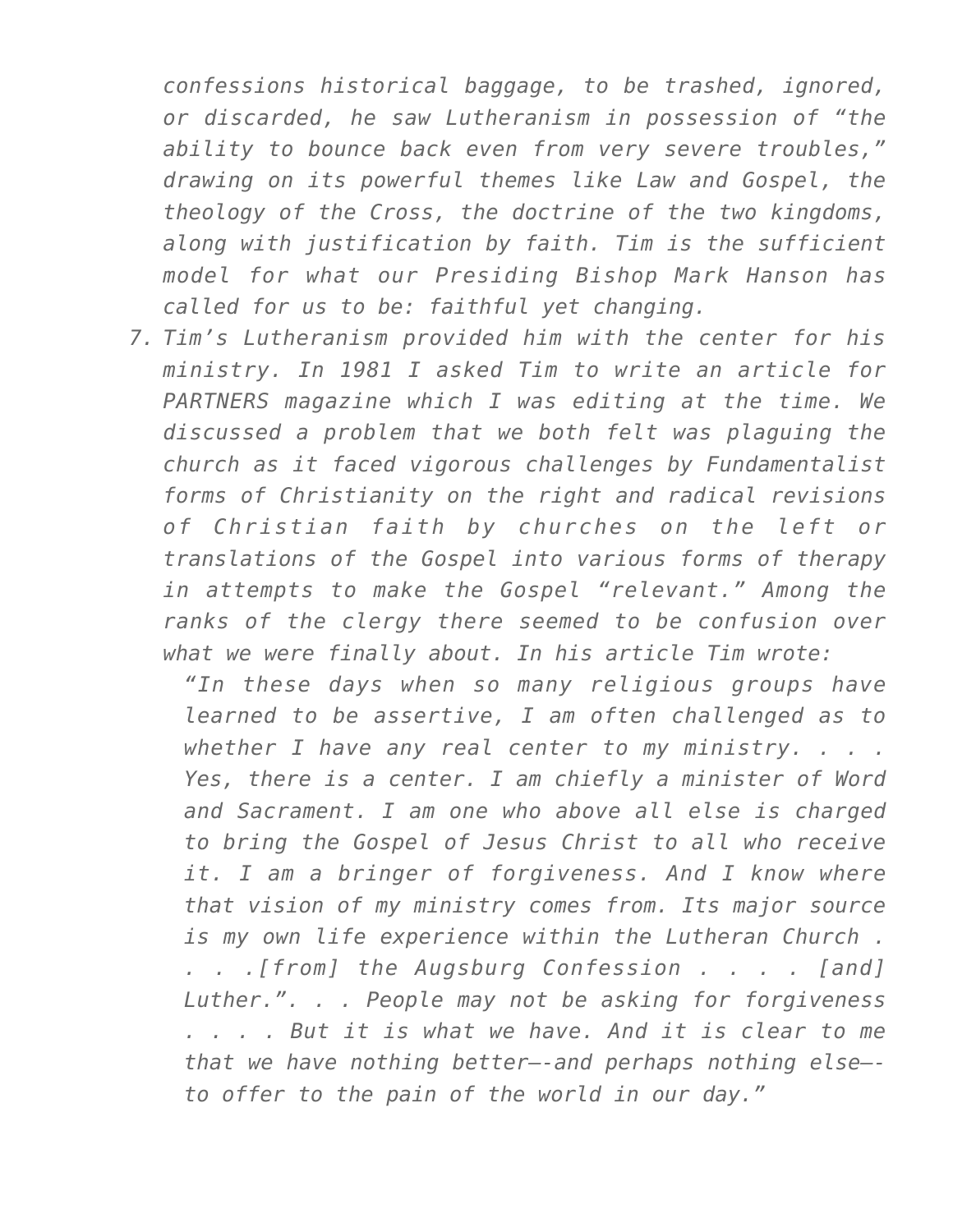*The forgiveness of sins. Not an undifferentiated or abstract "God's love," or even "introducing people to Jesus Christ." Those terms by themselves do not cut it. God's love, yes, but love as grace from God for the undeserving. Jesus Christ, yes, but Christ as the one who suffered and died on the cross for the forgiveness of sins of a humankind that has gone astray (1 Peter 2:24 and 25).*

- *8. The mysterious scene of Peter's rehabilitation ends on a shocking note. What will Peter get in return for his love, for his willingness to follow Christ, for his shepherding of the flock, for his strengthening of his brothers? He is to be taken prisoner. No longer allowed to go where he wills to the churches of Asia Minor. No longer to preach. Be led away to be put to death. He was crucified, tradition has it, head down because he did not think he was worthy to be crucified in the same position as his Lord. Some Lord! It is an appalling scene. Yet, the text says, Jesus says this to Peter "to indicate the kind of death by which he would glorify God." Death by crucifixion a way to glorify God?*
- *9. It's a baffling, sometimes terrifyiny, God we have to believe in. Although not taken and made a martyr, Tim died a nasty death, cut down at the peak of his career. What a way to be dealt with! One could make a case that as horrifying as Peter's death was, there was a glory to it. It was a death made as the result of a confession of faith in Christ before the world. But Tim's death came as the result of a blood clot, in a hospital, practically alone. Did Tim glorify God in that death? Yes, says the Scripture and Christian tradition. The death of every faithful believer in whatever form it occurs glorifies God. For in the believer's death, faith triumphs over*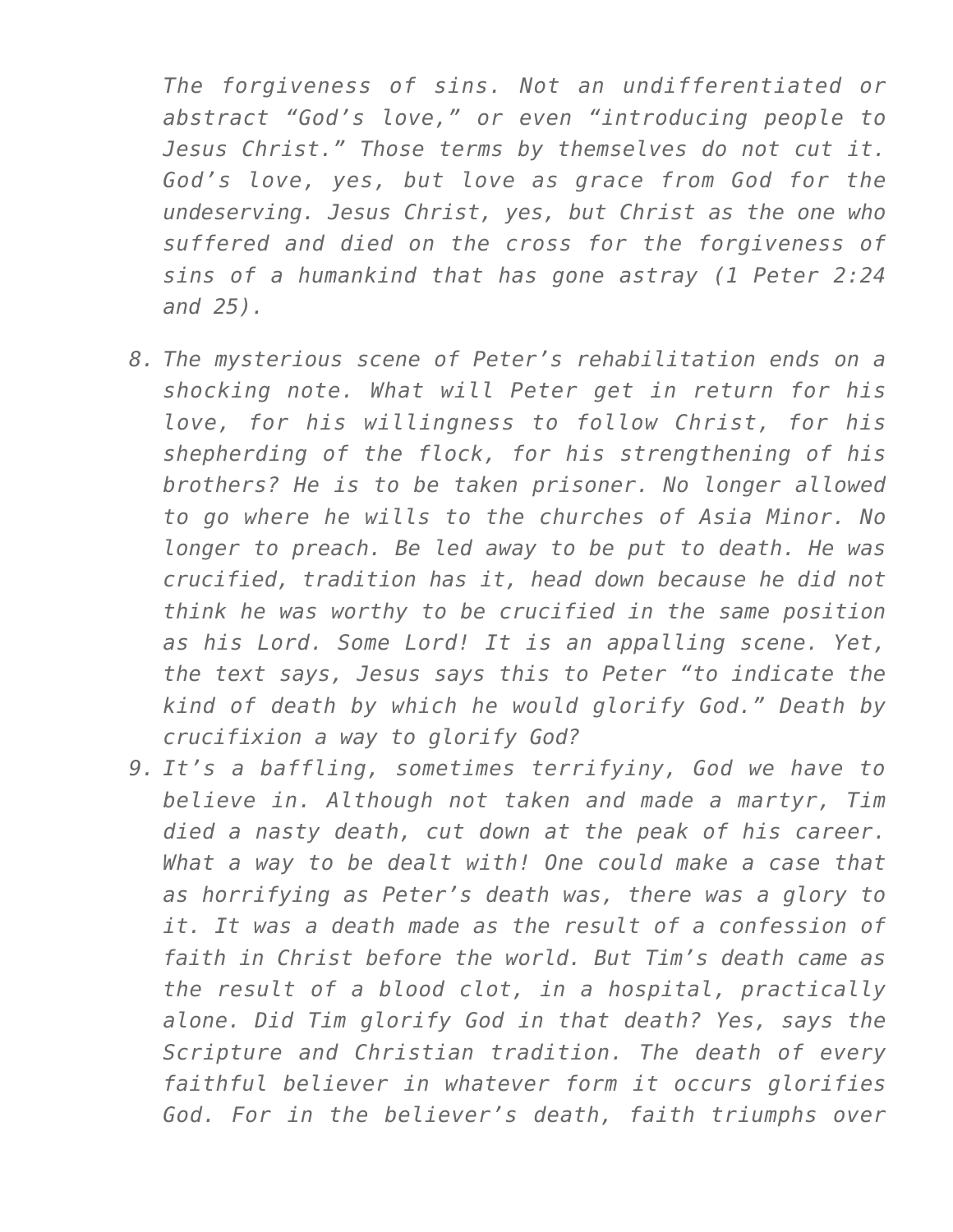*death as it claims a portion in God's deed in the raising of Jesus Christ, the inheritance that is imperishable, and undefiled, and unfading, kept in heaven for us, as 1 Peter declares. That is why Christians can greet death as did Tim. Look at this Liturgy. There is no whining or hand-wringing. There is only joy, a joy born of confidence that by the amazing grace of God a poor sinner would be granted the joy of seeing God face to face. Once again Tim's word would be Luther's word, "dennoch," nevertheless, I will continue to believe and set my hope in Christ in spite of all. And God is glorified.*

- *10. Timothy Lull's life and work summon us to give thanks to God and elicit from us thanksgiving to God for all that he was for us and all that he continues to give us in his legacy as a person, pastor and professor. Nathan Soderblom [Patriarch of the 20th century Lundensian school of Luther scholarship] once said that Christians are to be people who make it easier for other people to believe in God. Timothy Lull's life and work make it easier for us to believe and trust God, centered as they were in Christ and the promise of God. Timothy Lull's life and work challenge us all, especially pastors, to live by our confession, to let our ministries flow from it, to be loyal to it in a time of testing as we are going through, to articulate the forgiving grace of God clearly and convincingly, to lift the hungry heart and maximize the grace of God in the face of sin and sorrow.*
- *11. "O God, it is a fearful thing to see the human soul take wing," wrote Lord Byron. And that is true as we see it from the outside, as it were. Death cannot be prettified or painted over by human contrivance. But seen from the perspective of the Risen Christ we can speak even of that fearful moment differently. One of the greatest hymns from our Lutheran heritage, "Jerusalem, Thou City Fair*